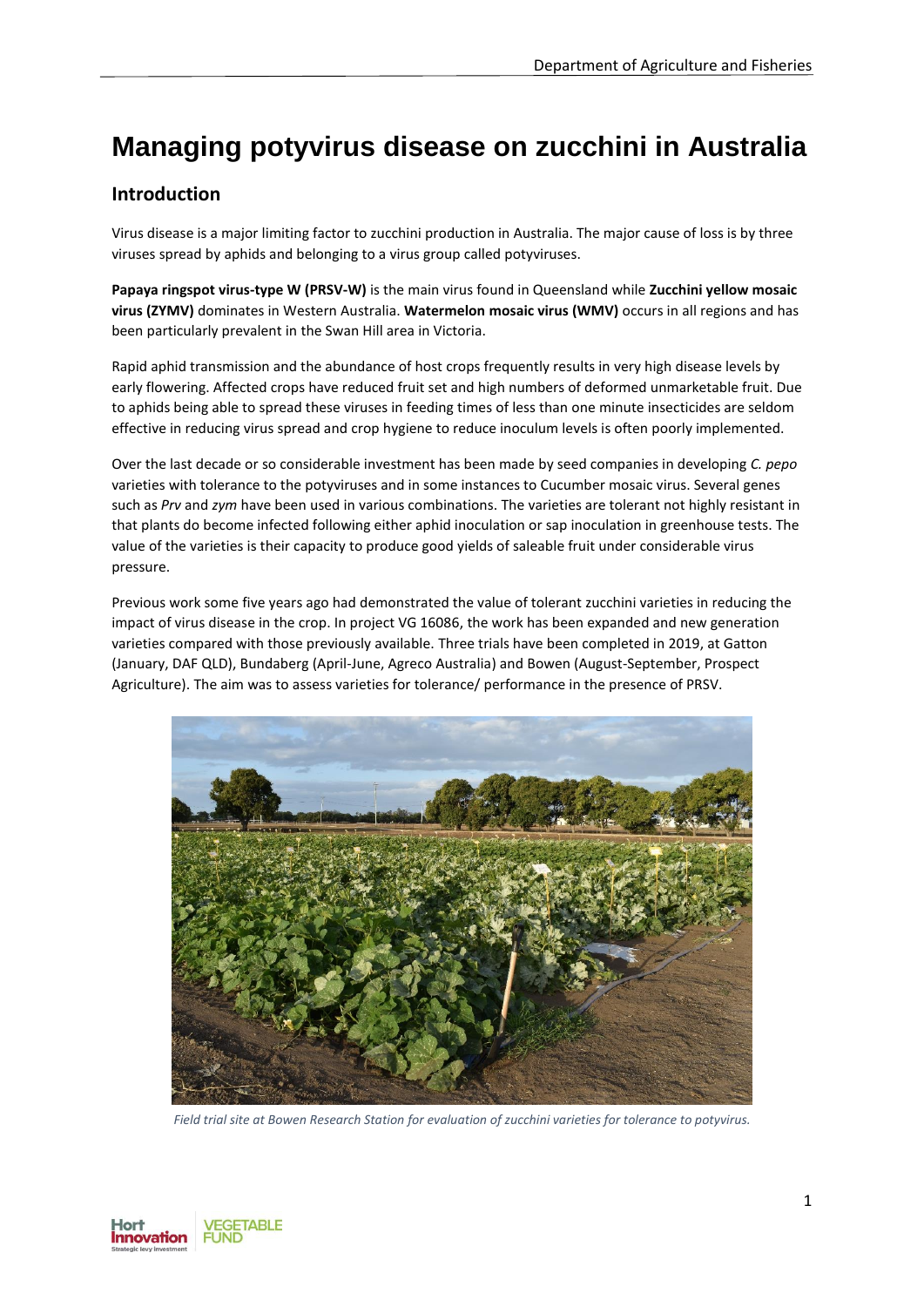#### **Methods -summary**

Trial design was four replicates with single row plots with 10 plants/ plot at 0.5m spacing. Squash plants inoculated with PRSV were used as virus reservoirs to allow aphid transfer to test plots. Test plants were not directly inoculated with virus. There were 16 varieties in the Gatton trial; 12 at Bundaberg and 27 at Bowen.

Data were collected on virus incidence, symptom severity on plants and fruit and aphid populations. Virus severity was rated using a 0-7 scale with 1=very mild symptoms and 5 to 7 severe to very severe symptoms. Yield data were collected on at least three occasions in each trial. Total yields, yields of marketable fruit and severity of virus symptoms on fruit were measured. Selected symptomatic plants were sampled for molecular testing for PRSV, ZYMV and WMV to determine their virus status.

#### **Results-summary**

Varieties ranked as **highly tolerant** over three trials were Desert, Apollonia, Alessandra, Ebano, 003-6, Baily

These varieties developed only very mild leaf symptoms and had few if any fruit symptoms. This tolerance was reflected in high yields of marketable fruit with little wastage.

Varieties with **intermediate tolerance** were: Seduction, Rosa, Eva, Pascola

These varieties developed leaf symptoms of intermediate severity (2-3 on severity scale). Moderate virus symptoms were seen on a proportion of fruit.

**Susceptible** varieties included Regal Black and Amanda. Varieties in this group had leaf and fruit symptoms 5 to 7 on the severity scale.

The only virus detected in symptomatic plants tested by molecular assays was PRSV.



*Field trial zucchini plants challenged with potyvirus. The photograph on the left is of a tolerant variety showing no symptoms of virus infection and on the right a susceptible variety showing very obvious potyvirus infection.*